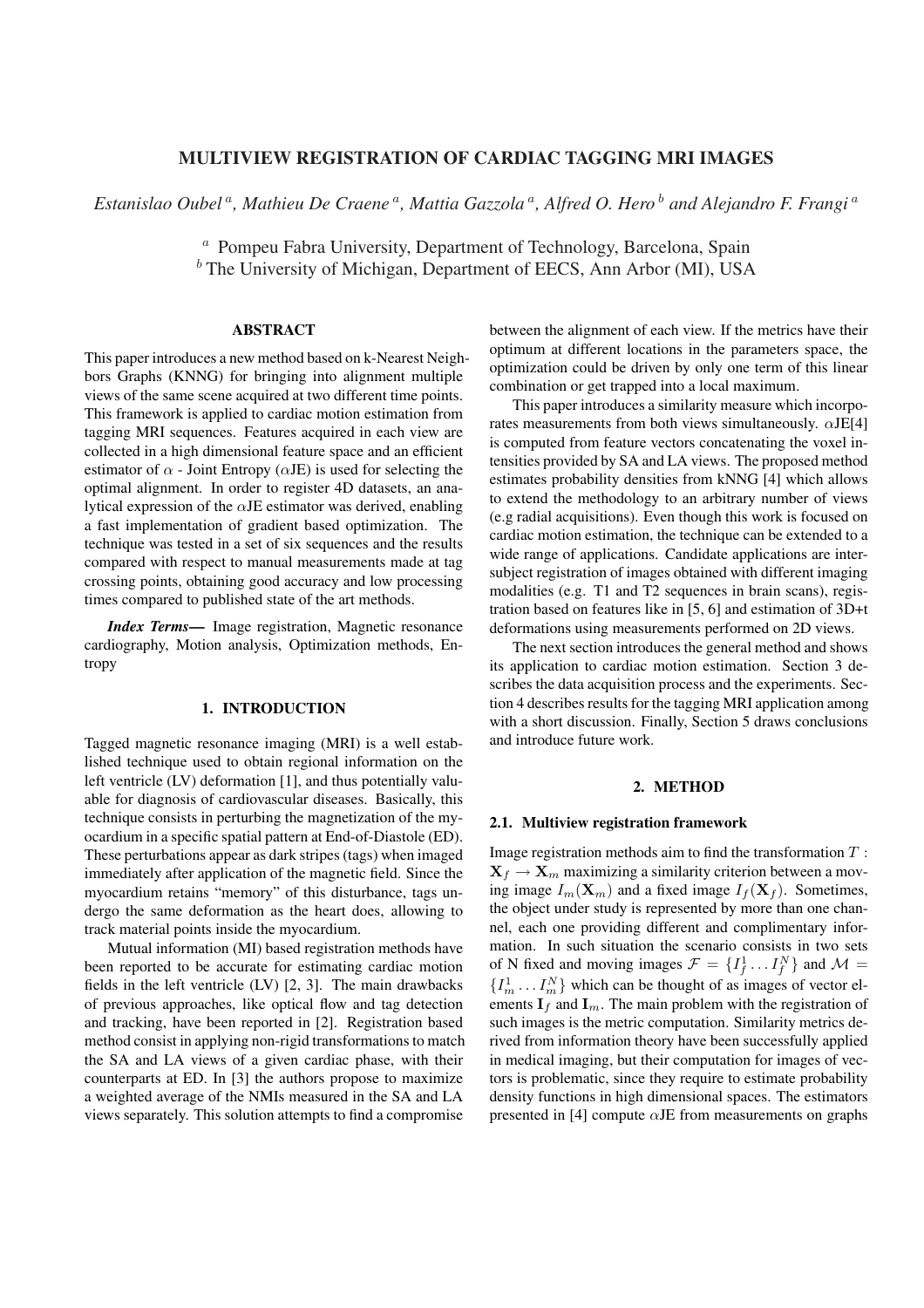

Fig. 1. Transformations involved in the method. The red square represents a point taken randomly in the fixed SA image and is placed in the other images by using the transformations. All positions correspond to the same material point.

directly computed in the feature space. These estimators are particularly suitable for estimating information theory quantities in high dimensional spaces and therefore have been selected in this multiview registration framework.

In the rest of the section, the general concept explained before is realized for cardiac motion estimation from tagging MRI sequences. In this specific case there are two fixed images and two moving images corresponding to SA and LA views of the heart. The image  $I_f = I_f^{sa} + iI_f^{la}$  is formed by 2D vectors resulting from the concatenation of voxel intensity in SA and LA views at ED. In the same way, the image  $\mathbf{I}_m = I_m^{sa} + \mathbf{i}I_m^{la}$  is formed by 2D vectors containing voxel intensities in SA and LA views at the phase for which the deformation is being estimated. Figure 1 shows all the transformations involved in this application.

#### 2.2. Cardiac motion estimation

The motion estimation starts registering the second phase  $I_1$ of the cardiac sequence to the first one  $I_0$ , which in general corresponds to ED. As a result, the first transformation  $T_{0\rightarrow 1}$  is obtained and allows to compute the displacement  $I_0$ to  $I_1$  from providing the displacements from ED to the next phase. Then, the third phase  $I_2$  is registered to  $I_0$  starting from the parameters defining  $T_{0\rightarrow 1}$ , and a new transformation  $T_{0\rightarrow 2}$  is generated. This process is repeated for the rest of the phases  $I_3 \dots I_M$  in the cardiac cycle. Once all the M phases are registered to the first one, the set of transformations  $\mathcal{T} = \{T_{0 \to 1} \dots T_{0 \to M}\}\$  model the myocardium deformation. The deformations undergone by the myocardium at each phase were modeled by means of Free-Form Deformations (FFD). This type of transformation was proposed by Rueckert *et al.* [7] for detection of cancerous lesions in contrast enhanced MR breast images, and has been succesfully applied in medical imaging applications.

# 2.3. Combination of views

During each iteration of the registration procedure, it is necessary to measure samples of vectors  $\phi_f = [I_f^{sa}(\mathbf{x}_f^{sa}) I_f^{la}(\mathbf{x}_f^{la})]$ and  $\phi_m = [I_m^{sa}(\mathbf{x}_m^{sa}) I_m^{la}(\mathbf{x}_m^{la})]$  concatenating voxel intensities provided by SA and LA for the fixed and moving images respectively. Thus, for each point  $x_i = x_i^{sa}$  in SA in the image coordinate system, the corresponding one in LA must be found. The correspondence between points in SA and LA was obtained from DICOM format files which provides fields specifying origin and orientation of the images with respect to the coordinate system of the scanner. The points in world coordinates  $\mathbf{x}_{w}^{sa}$  and  $\mathbf{x}_{w}^{la}$  corresponding to  $\mathbf{x}_{i}^{sa}$  and  $\mathbf{x}_{i}^{la}$  in the local coordinate system of the image can be obtained in the following way:

$$
\mathbf{x}_{w}^{sa} = \mathbf{o}_{w}^{sa} + \mathbf{D}_{w}^{sa} \mathbf{x}_{i}^{sa}
$$
 (1)

$$
\mathbf{x}_{w}^{la} = \mathbf{o}_{w}^{la} + \mathbf{D}_{w}^{la} \mathbf{x}_{i}^{la}
$$
 (2)

where  $D_w$  is the direction matrix having as columns the direction vectors i, j and k expressed in the scanner coordinate system and  $\mathbf{o}_w$  is the origin of the image in the same reference.

If  $x_w^{sa}$  and  $x_w^{sa}$  are the same point, the previous equations can be combined to obtain the transformation from SA to LA needed to generate the feature vectors.

$$
\mathbf{x}_{i}^{la} = \left(\mathbf{D}_{w}^{la}\right)^{T} \mathbf{D}_{w}^{sa} \mathbf{x}_{i}^{sa} + \left(\mathbf{D}_{w}^{la}\right)^{T} \left(\mathbf{o}_{w}^{sa} - \mathbf{o}_{w}^{la}\right) \tag{3}
$$

### 2.4. Metric estimation

Once the samples are generated, the similarity metric needs to be computed. In this work, the  $\alpha$ JE of feature vectors  $\phi_{fm} = [\phi_f \phi_m]$  in  $\mathbb{R}^4$  was employed and estimated by using the following estimator for a random variable X:

$$
\widehat{\alpha JE}(X) = \frac{1}{\alpha - 1} \log E\{f(X)^{\alpha - 1}\}
$$
 (4)

In Eq. 4, the expectation operator is estimated from a sample of *n* observations  $\mathcal{X} = \{x^1 \dots x^n\}$  using the arithmetic mean over all observations. In our application, each sample  $\phi_{fm}^i$ contains two pairs of SA and LA intensities in the fixed and the moving image domains. Using the same approach as in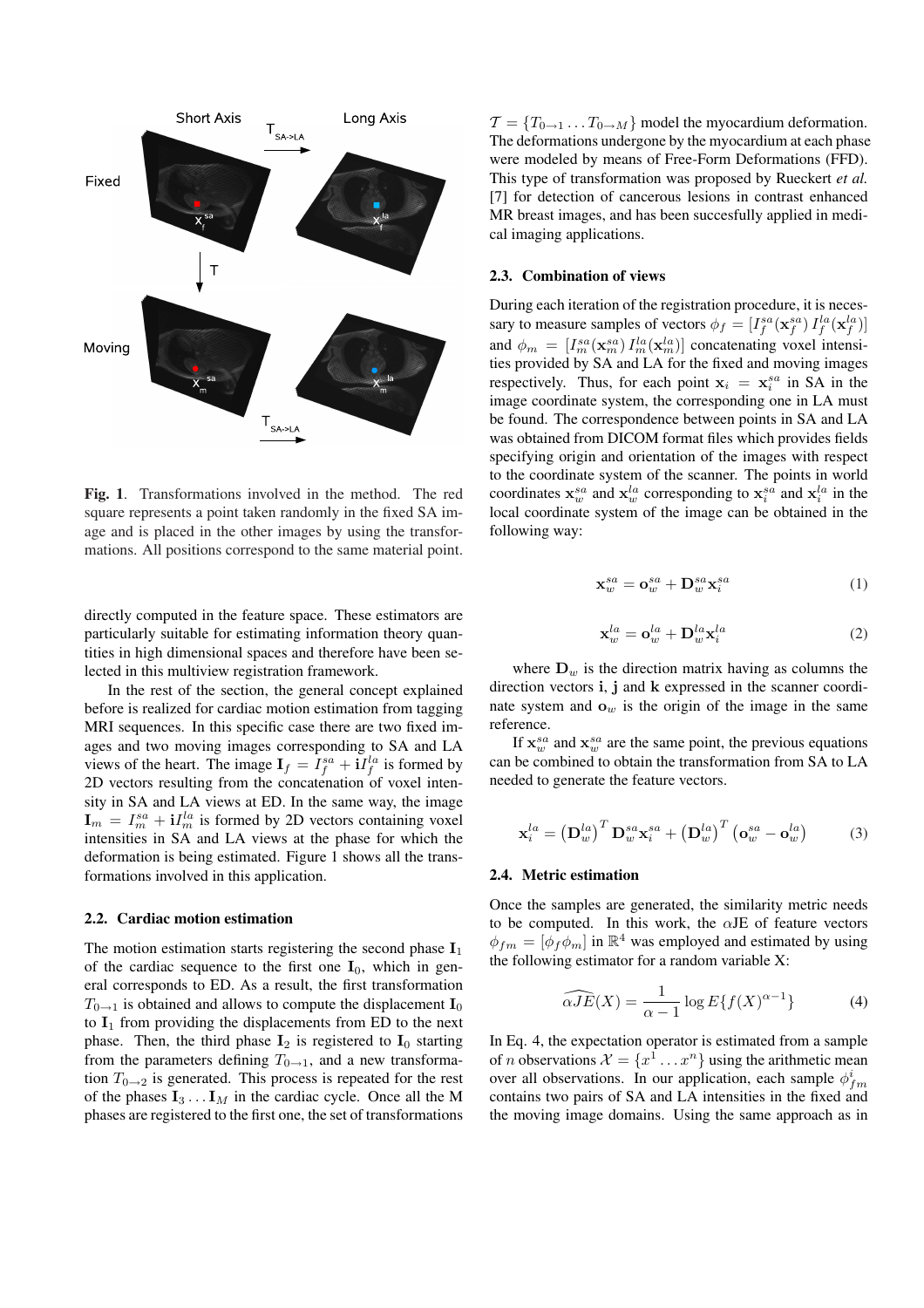[4] for estimating the probability density from a kNN graph, the following estimator of  $\alpha$ JE in the joint feature space can be derived

$$
\widehat{\alpha JE} = \frac{1}{\alpha - 1} \log \frac{1}{n^{\alpha}} \sum_{i=1}^{n} (\Gamma^{ip})^{2\gamma}
$$
 (5)

where  $\Gamma^i = \frac{1}{k}$  $\sum_{p=1}^{k} \|\phi_{fm}^i - \widehat{\phi}_{fm}^{ip}\|$  and  $\gamma = d(1-\alpha)$ . In Eq. (5)  $\widehat{\phi}^{ip}_{fm}$  represents the *p*-nearest neighbor of point  $\phi^{i}_{fm}, d$ is the dimension of  $\phi_f(\phi_m)$ , and  $\|\cdot\|$  is the euclidean distance.

## 2.5. Analytical derivatives

Many optimizers need to estimate the gradient of the cost function. The simplest approach is the use of finite differences, but this is computationally expensive for a high number of parameters. A more efficient way of calculating the gradient is to derive an analytical expression of the metric gradient, which is particularly important when using kNNG estimators since a kd-tree must be calculated before the nearest neighbor queries, which has time complexity  $O(n \log n)$ . The re-computation of the whole tree for each perturbation of the current set of parameters using finite differences would be unrealistically expensive, because of the high dimension of the FFD parameters space. Deriving the estimator in Equation 5 with respect to the parameter  $p_i$  of the transformation, and assuming that the graph topology does not change (i.e. the neighbors of each point remain the same) for infinitesimal changes, the following gradient estimator can be obtained

$$
\frac{\partial}{\partial p_j} \widehat{\alpha J E} = \frac{2d \sum_{i=1}^n (\Gamma^{ip})^{2\gamma - 1} \frac{1}{k} \sum_{p=1}^k \frac{\partial}{\partial p_j} ||\phi_{fm}^i - \widehat{\phi}_{fm}^{ip}||}{\sum_{i=1}^n (\Gamma^{ip})^{2\gamma}}
$$
(6)

where the partial derivative regarding the transformation parameter can be expanded as

$$
\frac{\partial}{\partial p_j} \|\cdot\|^2 = \frac{\left( (I_m^{sa} - \widehat{I}_m^{sa}) \nabla I_m^{sa} + (I_m^{la} - \widehat{I}_m^{la}) \nabla I_m^{la} J_{T_{sa \to la}} \right) J_T}{\|\phi_{fm}^i - \widehat{\phi}_{fm}^{ip}\|}
$$
\n(7)

In the last expression,  $J_T = \frac{\partial T(\mathbf{x})}{\partial n_i}$  $rac{T(\mathbf{x})}{\partial p_j}$  and  $J_{T_{sa2la}}$  is the Jacobian of the transformation from  $\overrightarrow{SA}$  to LA.

# 3. EXPERIMENTS

### 3.1. Dataset

Six tagged 4D sequences of healthy volunteers were acquired using a GE Genesis Signa 1.5T MRI scanner using a protocol specifically designed for the CDTEAM national project lead by the Pompeu Fabra University. A cine breath-hold sequence with a SPAMM grid tag pattern was applied, starting at ED and obtaining a total amount of 30 phases along

the cardiac cycle. The image resolution for each phase was  $0.78$ mm×0.78mm×8mm and tags were placed every 5 mm. In the deformation analysis only the systolic phase was used, since after that the tags vanish completely and therefore it is not possible to track material points inside the myocardium. The lenght of this part varies from patient to patient but is 10 phases approximately. In order to estimate deformations in the LV only, masks were defined manually at ED. One of the sequences was descarted because of the presence of severe acquisition artifacts.

### 3.2. Evaluation

In order to compute the error of the current method for tagging MRI, a set of points were defined at ED and End-of-Systole (ES). These points were marked manually at tags crossing points, since these are the only ones that can be put in correspondence in a confident manner. The fading effect of the magnetization field, the movement of the myocardium through acquisition planes, and local interactions in the tissue blur the image at ES and it is not possible to find the corresponding point for each point at ED. Thus, a selection of points was carried out to increase the accuracy in the error estimation. For the SA view, points were marked in the LV on planes localized just below the mitral valve, close to the apex and in a plane between these. For the LA view, only the central plane was used since the inter plane movement of the heart does not allow to define points correctly. This effect is atenuated in the central plane. An average amount of 18 points were marked for each patient.

# 4. RESULTS AND DISCUSSION

Figure 2 shows these errors for displacements estimated from SA landmarks and LA landmarks. This figure shows that the error in SA accumulated during the whole cardiac systole is lower than 1.6 mm for almost all cases, whereas this error increases for LA view. There are two (possibly combined) explanations to this observation: (a) tag crossings points were more difficult to define in LA than in SA because of differences in image quality. It was observed inter-slice movement of tissue as well (a material point is imaged in different slices along the cardiac cycle), which makes more difficult to track material points. (b) The method interpolates twice in LA (in fixed and moving images) whereas just once in SA (in moving image). For avoiding the introduction of unrealistic intensity values in the density estimation, one could consider to use the intensity of the closest point for the LA view or to use an interpolation method based on graphs analogous to partial volume techniques used for histograms.

Figure 3 displays graphically an example of the estimated deformation fields obtained. A visual analysis of these representations shows that all the basic components of the cardiac contraction are recovered (longitudinal/radial/circunferencial